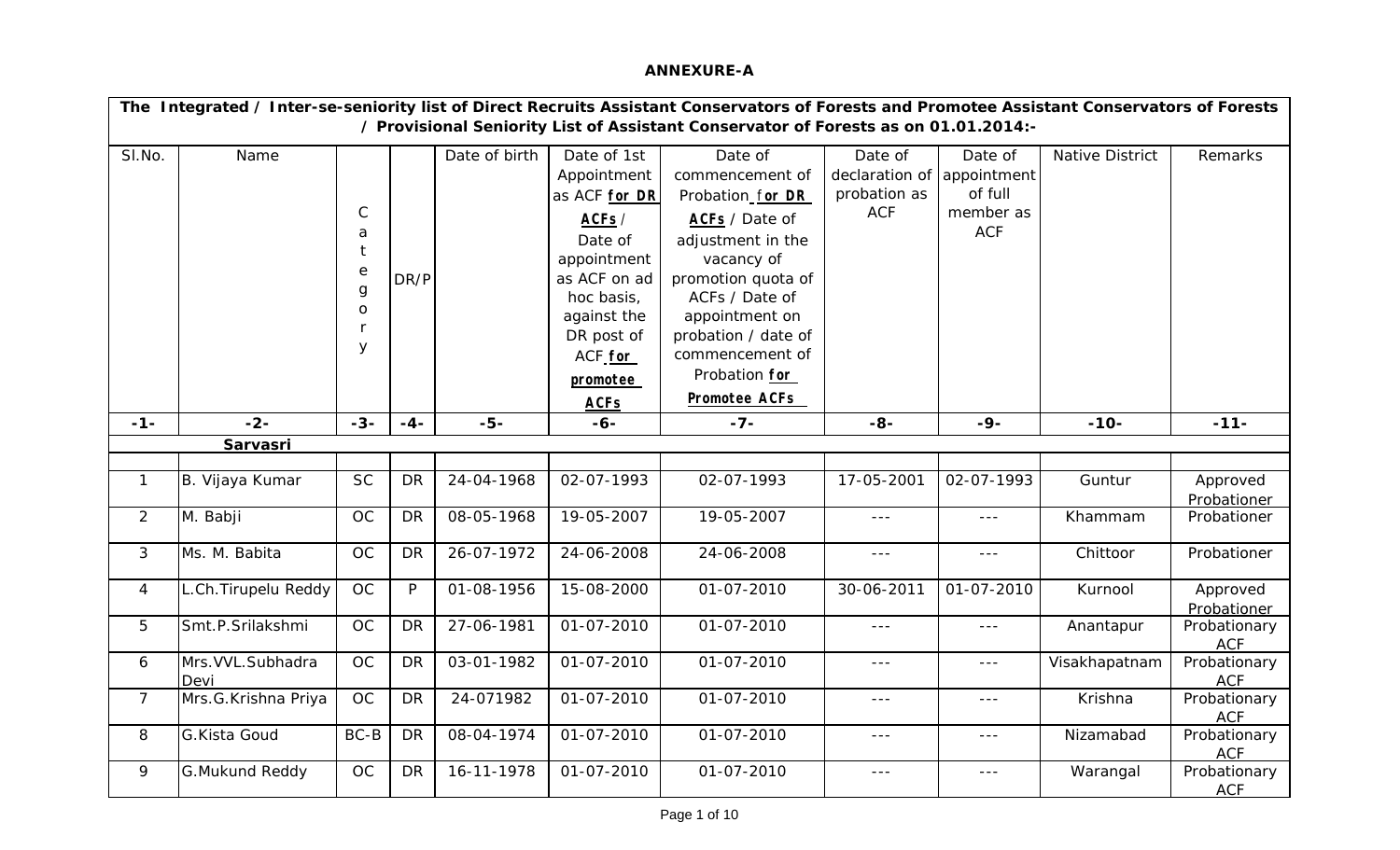| SI.No. | Name                       |                  |           | Date of birth | Date of 1st          | Date of              | Date of                 | Date of              | Native District | Remarks                    |
|--------|----------------------------|------------------|-----------|---------------|----------------------|----------------------|-------------------------|----------------------|-----------------|----------------------------|
|        |                            |                  |           |               | Appointment          | commencement of      | declaration of          | appointment          |                 |                            |
|        |                            |                  |           |               | as ACF for DR        | Probation for DR     | probation as            | of full              |                 |                            |
|        |                            | $\mathsf{C}$     |           |               | ACFs /               | ACFs / Date of       | <b>ACF</b>              | member as            |                 |                            |
|        |                            | a                |           |               | Date of              | adjustment in the    |                         | <b>ACF</b>           |                 |                            |
|        |                            | t                |           |               | appointment          | vacancy of           |                         |                      |                 |                            |
|        |                            | $\rm e$          | DR/P      |               | as ACF on ad         | promotion quota of   |                         |                      |                 |                            |
|        |                            | $\boldsymbol{g}$ |           |               | hoc basis,           | ACFs / Date of       |                         |                      |                 |                            |
|        |                            | ${\mathsf o}$    |           |               | against the          | appointment on       |                         |                      |                 |                            |
|        |                            |                  |           |               | DR post of           | probation / date of  |                         |                      |                 |                            |
|        |                            | У                |           |               | ACF for              | commencement of      |                         |                      |                 |                            |
|        |                            |                  |           |               | promotee             | Probation for        |                         |                      |                 |                            |
|        |                            |                  |           |               |                      | <b>Promotee ACFs</b> |                         |                      |                 |                            |
| $-1-$  | $-2-$                      | $-3-$            | $-4-$     | $-5-$         | <b>ACFs</b><br>$-6-$ | $-7-$                | $-8-$                   | $-9-$                | $-10-$          | $-11-$                     |
|        |                            |                  |           |               |                      |                      |                         |                      |                 |                            |
| 10     | Sarvasri<br>D.Ravindranath | OC               | <b>DR</b> | 02-06-1982    | 01-07-2010           | 01-07-2010           | $\sim$ $\sim$ $\sim$    | $---$                | Kadapa          | Probationary               |
|        | Reddy                      |                  |           |               |                      |                      |                         |                      |                 | <b>ACF</b>                 |
| 11     | K.Srinivas                 | $BC-B$           | <b>DR</b> | 04-06-1977    | 01-07-2010           | 01-07-2010           | $- - -$                 | $---$                | Rangareddy      | Probationary               |
|        |                            |                  |           |               |                      |                      |                         |                      |                 | <b>ACF</b>                 |
| 12     | S. Venkatesh               | BC-D             | <b>DR</b> | 15-08-1977    | 01-07-2010           | 01-07-2010           | $---$                   | $\sim$ $\sim$ $\sim$ | Visakhapatnam   | Probationary               |
|        |                            |                  |           |               |                      |                      |                         |                      |                 | <b>ACF</b>                 |
| 13     | Smt.B.Praveena             | <b>SC</b>        | <b>DR</b> | 25-06-1980    | 01-07-2010           | 01-07-2010           | $---$                   | $--$                 | Nellore         | Probationary               |
|        |                            |                  |           |               |                      |                      |                         |                      |                 | <b>ACF</b>                 |
| 14     | Mrs. J. Vasantha           | <b>SC</b>        | <b>DR</b> | 23-02-1980    | 01-07-2010           | 01-07-2010           | $- - -$                 | $- - -$              | Medak           | Probationary<br><b>ACF</b> |
| 15     | Smt.T.                     | <b>SC</b>        | <b>DR</b> | 22-06-1974    | 01-07-2010           | 01-07-2010           | $---$                   | $- - -$              | Kadapa          | Probationary               |
|        | Nagamaneswari              |                  |           |               |                      |                      |                         |                      |                 | <b>ACF</b>                 |
| 16     | V.Saibaba                  | <b>SC</b>        | <b>DR</b> | 04-03-1980    | 01-07-2010           | 01-07-2010           | $\sim$ $\sim$ $\sim$    | $\sim$ $\sim$ $\sim$ | E.Godavari      | Probationary               |
|        |                            |                  |           |               |                      |                      |                         |                      |                 | <b>ACF</b>                 |
| 17     | I.Prakash                  | <b>SC</b>        | <b>DR</b> | 09-01-1977    | 01-07-2010           | 01-07-2010           | ---                     | ---                  | Khammam         | Probationary               |
|        |                            |                  |           |               |                      |                      |                         |                      |                 | <b>ACF</b>                 |
| 18     | Smt. S.Sujatha             | <b>SC</b>        | DR        | 18-07-1975    | 01-07-2010           | 01-07-2010           | $- - -$                 | $\sim$ $\sim$ $\sim$ | Khammam         | Probationary               |
|        |                            |                  |           |               |                      |                      |                         |                      |                 | <b>ACF</b>                 |
| 19     | Smt. M.Hima Sailaja        | $BC-B$           | <b>DR</b> | 29-07-1980    | 01-07-2010           | 01-07-2010           | $\sim$ $\sim$ $\sim$    | $\sim$ $\sim$ $\sim$ | Nellore         | Probationary               |
| 20     | Smt. Ch.Balamani           | $BC-B$           | DR        | 26-06-1974    | 01-07-2010           | 01-07-2010           |                         |                      | Nizamabad       | <b>ACF</b><br>Probationary |
|        |                            |                  |           |               |                      |                      | $---$                   | $\sim$ $ \sim$       |                 | <b>ACF</b>                 |
| 21     | Smt. P.Syamala             | $BC-B$           | <b>DR</b> | 12-02-1980    | 01-07-2010           | 01-07-2010           | $\perp$ $\perp$ $\perp$ | $\sim$ $\sim$ $\sim$ | Anantapur       | Probationary               |
|        |                            |                  |           |               |                      |                      |                         |                      |                 | <b>ACF</b>                 |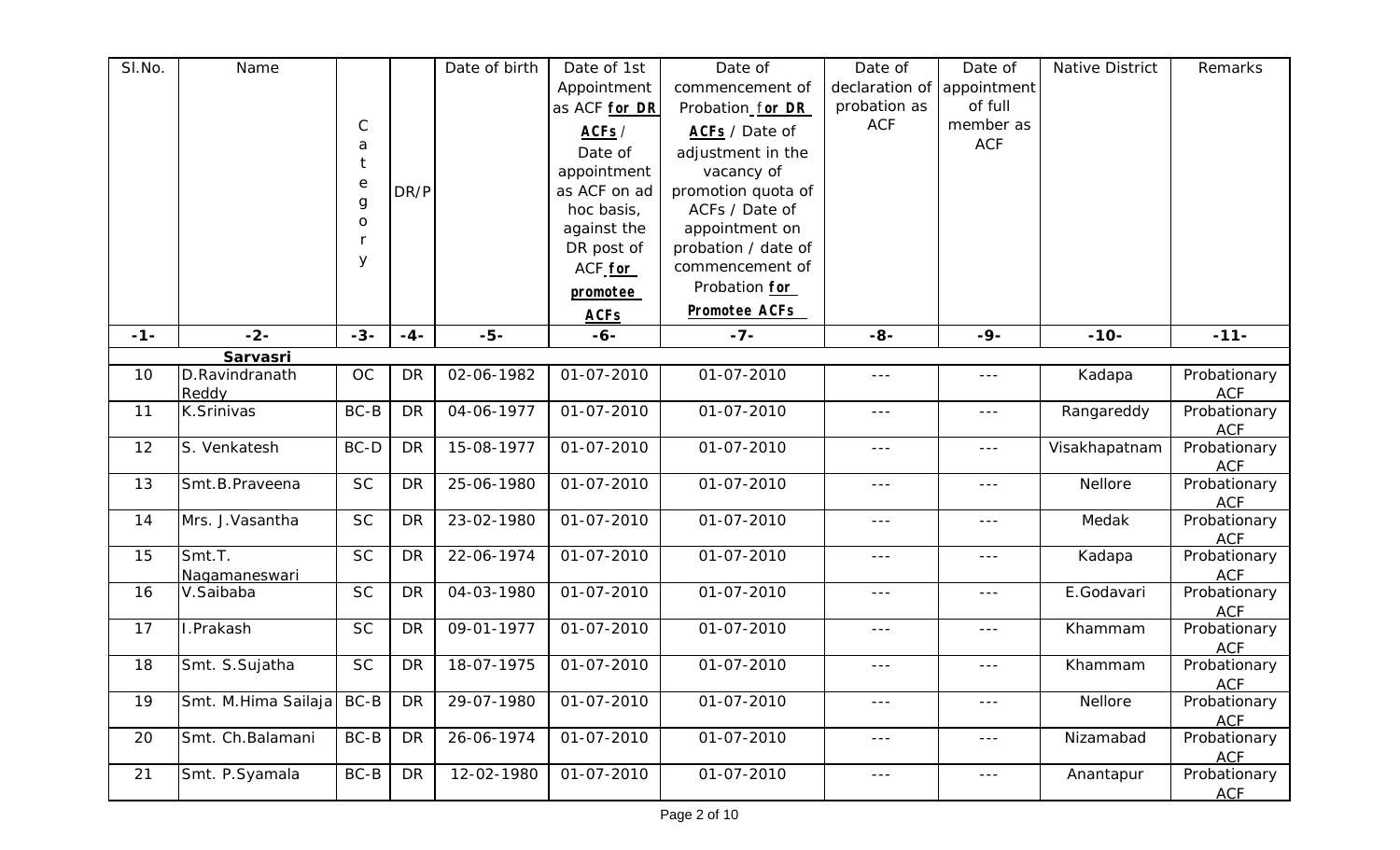| SI.No.<br>Date of birth<br>Name<br>Date of 1st<br>Date of<br>Native District<br>Date of<br>Remarks<br>declaration of<br>Appointment<br>commencement of<br>appointment<br>of full<br>probation as<br>as ACF for DR<br>Probation_for DR<br>$\mathsf C$<br><b>ACF</b><br>member as<br>ACF <sub>S</sub> /<br>ACFs / Date of<br><b>ACF</b><br>a<br>Date of<br>adjustment in the<br>t<br>appointment<br>vacancy of<br>$\rm e$<br>promotion quota of<br>as ACF on ad<br>DR/P<br>$\boldsymbol{g}$<br>hoc basis,<br>ACFs / Date of<br>$\mathsf O$<br>appointment on<br>against the<br>DR post of<br>probation / date of |  |
|----------------------------------------------------------------------------------------------------------------------------------------------------------------------------------------------------------------------------------------------------------------------------------------------------------------------------------------------------------------------------------------------------------------------------------------------------------------------------------------------------------------------------------------------------------------------------------------------------------------|--|
|                                                                                                                                                                                                                                                                                                                                                                                                                                                                                                                                                                                                                |  |
|                                                                                                                                                                                                                                                                                                                                                                                                                                                                                                                                                                                                                |  |
|                                                                                                                                                                                                                                                                                                                                                                                                                                                                                                                                                                                                                |  |
|                                                                                                                                                                                                                                                                                                                                                                                                                                                                                                                                                                                                                |  |
|                                                                                                                                                                                                                                                                                                                                                                                                                                                                                                                                                                                                                |  |
|                                                                                                                                                                                                                                                                                                                                                                                                                                                                                                                                                                                                                |  |
|                                                                                                                                                                                                                                                                                                                                                                                                                                                                                                                                                                                                                |  |
|                                                                                                                                                                                                                                                                                                                                                                                                                                                                                                                                                                                                                |  |
|                                                                                                                                                                                                                                                                                                                                                                                                                                                                                                                                                                                                                |  |
| У                                                                                                                                                                                                                                                                                                                                                                                                                                                                                                                                                                                                              |  |
| ACF for<br>commencement of                                                                                                                                                                                                                                                                                                                                                                                                                                                                                                                                                                                     |  |
| Probation for<br>promotee                                                                                                                                                                                                                                                                                                                                                                                                                                                                                                                                                                                      |  |
| <b>Promotee ACFs</b><br><b>ACFs</b>                                                                                                                                                                                                                                                                                                                                                                                                                                                                                                                                                                            |  |
| $-5-$<br>$-2-$<br>$-3-$<br>$-7-$<br>$-8-$<br>$-9-$<br>$-10-$<br>$-11-$<br>$-1-$<br>$-4-$<br>$-6-$                                                                                                                                                                                                                                                                                                                                                                                                                                                                                                              |  |
| Sarvasri                                                                                                                                                                                                                                                                                                                                                                                                                                                                                                                                                                                                       |  |
| <b>SC</b><br>Smt.<br>I.Padmaja<br><b>DR</b><br>26-07-1976<br>01-07-2010<br>01-07-2010<br>22<br>Nalgonda<br>Probationary<br>$\frac{1}{2}$<br>$\sim$ $\sim$ $\sim$                                                                                                                                                                                                                                                                                                                                                                                                                                               |  |
| <b>ACF</b><br>Rani                                                                                                                                                                                                                                                                                                                                                                                                                                                                                                                                                                                             |  |
| K.Mahaboob Basha<br>BC-E<br>23<br><b>DR</b><br>25-01-1986<br>01-07-2010<br>01-07-2010<br>Chittoor<br>Probationary<br>$\sim$ $\sim$ $\sim$<br>$- - -$                                                                                                                                                                                                                                                                                                                                                                                                                                                           |  |
| <b>ACF</b>                                                                                                                                                                                                                                                                                                                                                                                                                                                                                                                                                                                                     |  |
| 24<br>09-05-2002<br>OC<br>P<br>22-04-1956<br>01-09-2010<br>31-08-2011<br>01-09-2010<br>Approved<br>A.Parthasarathy<br>Kadapa                                                                                                                                                                                                                                                                                                                                                                                                                                                                                   |  |
| Probationer                                                                                                                                                                                                                                                                                                                                                                                                                                                                                                                                                                                                    |  |
| 25<br>K.Sekhar Reddy<br>OC<br>P<br>16-05-1956<br>30-12-2000<br>03-12-2010<br>03-12-2010<br>Mahaboobnagar<br>02-12-2011<br>Approved                                                                                                                                                                                                                                                                                                                                                                                                                                                                             |  |
| Probationer                                                                                                                                                                                                                                                                                                                                                                                                                                                                                                                                                                                                    |  |
| Smt.G.A.P.Prasuna<br>BC-D<br>14-07-2011<br>14-07-2011<br>26<br><b>DR</b><br>21-10-1979<br>Visakhapatnam<br>Probationary<br>$- - -$<br>$\sim$ $\sim$ $\sim$                                                                                                                                                                                                                                                                                                                                                                                                                                                     |  |
| <b>ACF</b>                                                                                                                                                                                                                                                                                                                                                                                                                                                                                                                                                                                                     |  |
| $\mathsf{P}$<br>05-02-2001<br>01-08-2011<br>01-08-2011<br>27<br>Ajaz Ahmed<br>OC<br>30-10-1956<br>31-07-2012<br>Krishna<br>Approved                                                                                                                                                                                                                                                                                                                                                                                                                                                                            |  |
| Probationer                                                                                                                                                                                                                                                                                                                                                                                                                                                                                                                                                                                                    |  |
| 28<br>P.J.Benarjee<br><b>SC</b><br>24-06-1958<br>04.06.2004<br>01-09-2011<br>31-08-2012<br>01-09-2011<br>Krishna<br>P<br>Approved                                                                                                                                                                                                                                                                                                                                                                                                                                                                              |  |
| Probationer<br><b>ST</b><br>29<br>P<br>15-02-1966<br>04-06-2004<br>01-10-2011                                                                                                                                                                                                                                                                                                                                                                                                                                                                                                                                  |  |
| 30-09-2012<br>01-10-2011<br>Ch.Suryanarayana<br>Visakhapatnam<br>Approved                                                                                                                                                                                                                                                                                                                                                                                                                                                                                                                                      |  |
| Probationer<br>OC<br>06-05-2004<br>30<br>P<br>10-03-1956<br>01-10-2011<br>30-09-2012<br>01-10-2011                                                                                                                                                                                                                                                                                                                                                                                                                                                                                                             |  |
| K.Bal Reddy<br>Nalgonda<br>Approved<br>Probationer                                                                                                                                                                                                                                                                                                                                                                                                                                                                                                                                                             |  |
| OC<br>P<br>$01 - 11 - 2011$<br>31<br>09-09-1956<br>11-06-2004<br>$01 - 11 - 2011$<br>31-10-2012<br>V.Linga Rao<br>Karimnagar<br>Approved                                                                                                                                                                                                                                                                                                                                                                                                                                                                       |  |
| Probationer                                                                                                                                                                                                                                                                                                                                                                                                                                                                                                                                                                                                    |  |
| $\overline{0}$ 1-11-2011<br>32<br>$BC-B$<br>P<br>10-10-1958<br>10-05-2004<br>$01 - 11 - 2011$<br>31-10-2012<br>Nalgonda<br>A.Laxman<br>Approved                                                                                                                                                                                                                                                                                                                                                                                                                                                                |  |
| Probationer                                                                                                                                                                                                                                                                                                                                                                                                                                                                                                                                                                                                    |  |
| 33<br>OC<br>P<br>09-05-2004<br>25-11-2011<br>Kurnool<br>B.Jayachandra<br>01-10-1958<br>25-11-2011<br>24-11-2012<br>Approved                                                                                                                                                                                                                                                                                                                                                                                                                                                                                    |  |
| Reddy<br>Probationer                                                                                                                                                                                                                                                                                                                                                                                                                                                                                                                                                                                           |  |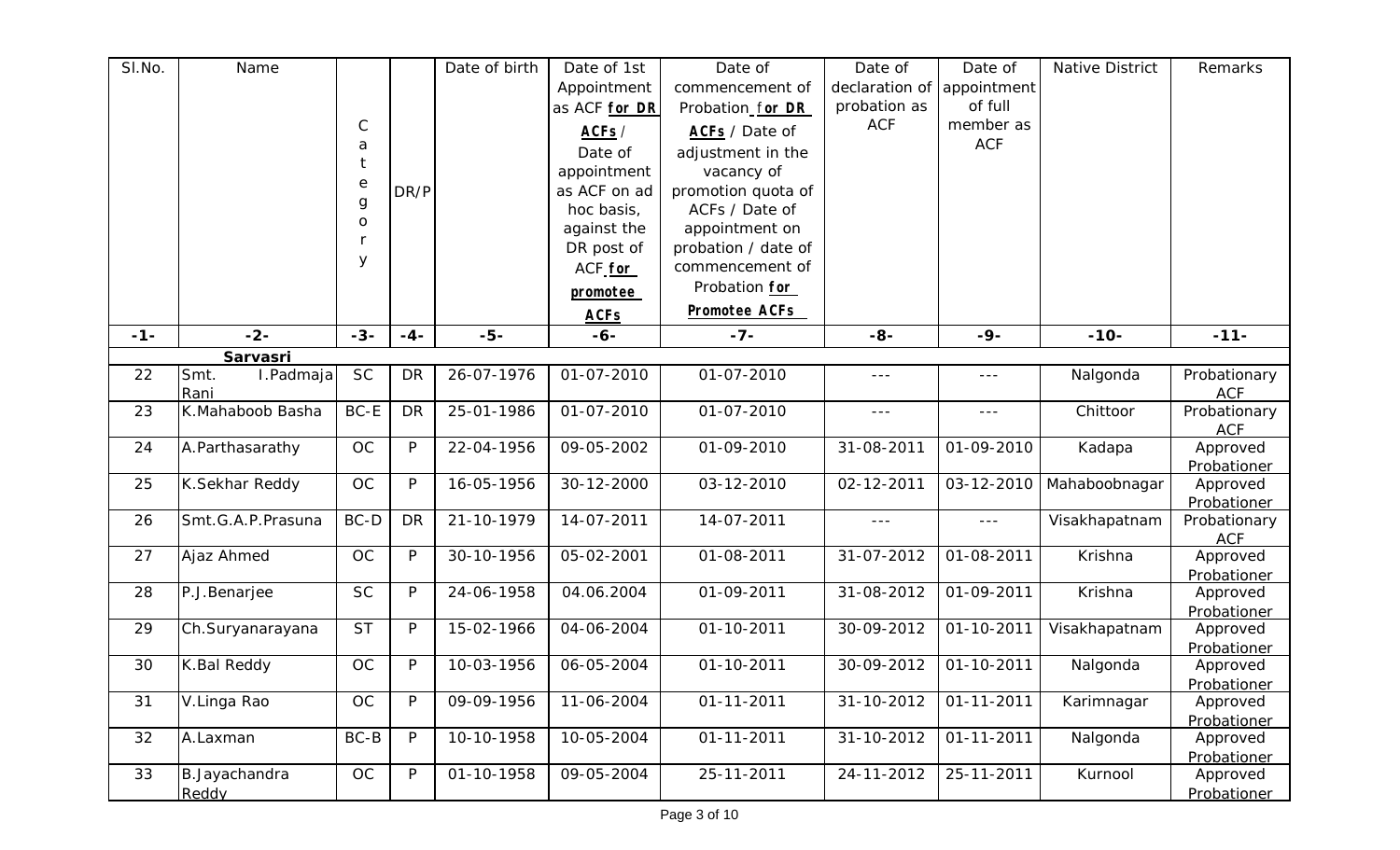| SI.No. | Name                          |                                  |              | Date of birth | Date of 1st        | Date of              | Date of                 | Date of              | <b>Native District</b> | Remarks                    |
|--------|-------------------------------|----------------------------------|--------------|---------------|--------------------|----------------------|-------------------------|----------------------|------------------------|----------------------------|
|        |                               |                                  |              |               | Appointment        | commencement of      | declaration of          | appointment          |                        |                            |
|        |                               |                                  |              |               | as ACF for DR      | Probation for DR     | probation as            | of full              |                        |                            |
|        |                               | $\mathsf C$                      |              |               | ACFs /             | ACFs / Date of       | <b>ACF</b>              | member as            |                        |                            |
|        |                               | a                                |              |               | Date of            | adjustment in the    |                         | <b>ACF</b>           |                        |                            |
|        |                               | t                                |              |               | appointment        | vacancy of           |                         |                      |                        |                            |
|        |                               | $\mathbf{e}% _{t}\mathbf{v}_{t}$ | DR/P         |               | as ACF on ad       | promotion quota of   |                         |                      |                        |                            |
|        |                               | $\boldsymbol{g}$                 |              |               | hoc basis,         | ACFs / Date of       |                         |                      |                        |                            |
|        |                               | ${\mathsf o}$                    |              |               | against the        | appointment on       |                         |                      |                        |                            |
|        |                               |                                  |              |               | DR post of         | probation / date of  |                         |                      |                        |                            |
|        |                               | У                                |              |               | ACF for            | commencement of      |                         |                      |                        |                            |
|        |                               |                                  |              |               |                    | Probation for        |                         |                      |                        |                            |
|        |                               |                                  |              |               | promotee           |                      |                         |                      |                        |                            |
|        |                               |                                  |              |               | <b>ACFs</b>        | <b>Promotee ACFs</b> |                         |                      |                        |                            |
| $-1-$  | $-2-$                         | $-3-$                            | $-4-$        | $-5-$         | $-6-$              | $-7-$                | $-8-$                   | $-9-$                | $-10-$                 | $-11-$                     |
|        | Sarvasri                      |                                  |              |               |                    |                      |                         |                      |                        |                            |
| 34     | G. Ramakrishna Rao            | BC-B                             | $\mathsf{P}$ | 06-06-1957    | 06-05-2004         | 01-05-2012           | 30-04-2013              | 01-05-2011           | Khammam                | Approved                   |
|        |                               |                                  |              |               |                    |                      |                         |                      |                        | Probationer                |
| 35     | K. Rajasekhara Rao            | <b>ST</b>                        | $\mathsf{P}$ | 20-04-1968    | 14-05-2004         | 01-06-2012           | 31-05-2013              | 01-06-2012           | Guntur                 | Approved                   |
| 36     | P. Balaswamy                  | <b>SC</b>                        | P            | 25-05-1960    | (AN)<br>26/06/2004 | 01-07-2012           | 30-06-2013              | 01-07-2012           | Khammam                | Probationer<br>Approved    |
|        |                               |                                  |              |               |                    |                      |                         |                      |                        | Probationer                |
| 37     | M. Bhaskar Raju               | OC                               | P            | 10-06-1957    | 26-06-2004         | 01-08-2012           | 31-07-2013              | 01-08-2012           | Chittoor               | Approved                   |
|        |                               |                                  |              |               |                    |                      |                         |                      |                        | Probationer                |
| 38     | Y. Ramesh                     | OC                               | P            | 20-05-1959    | 08-09-2004         | 30-08-2012           | 29-08-2013              | 30-08-2012           | Hyderabad              | Approved                   |
|        |                               |                                  |              |               |                    |                      |                         |                      |                        | Probationer                |
| 39     | G.Satish                      | <b>OC</b>                        | <b>DR</b>    | 29-03-1984    | 07-09-2012         | 07-09-2012           | $- - -$                 | $\sim$ $\sim$ $\sim$ | Chittoor               | Probationary               |
|        |                               |                                  |              |               |                    |                      |                         |                      |                        | <b>ACF</b>                 |
| 40     | Y.V. Narasimha Rao            | <b>OC</b>                        | <b>DR</b>    | 05-06-1980    | 07-09-2012         | 07-09-2012           | $\sim$ $\sim$ $\sim$    | $\sim$ $\sim$ $\sim$ | Nellore                | Probationary               |
|        |                               |                                  |              |               |                    |                      |                         |                      |                        | <b>ACF</b>                 |
| 41     | Chandra<br>Rama<br>N.         | <b>OC</b>                        | <b>DR</b>    | 18-09-1984    | 07-09-2012         | 07-09-2012           | ---                     | ---                  | W.Godavari             | Probationary               |
| 42     | Rao                           | OC                               |              | 27-03-1988    | 07-09-2012         | 07-09-2012           |                         |                      |                        | <b>ACF</b>                 |
|        | Phani<br>Kumar<br>D.<br>Naidu |                                  | DR           |               |                    |                      | $- - -$                 | $\sim$ $\sim$ $\sim$ | Hyderabad              | Probationary<br><b>ACF</b> |
| 43     | A.Narasimha Reddy             | OC                               | <b>DR</b>    | 08-08-1983    | 07-09-2012         | 07-09-2012           | $\sim$ $\sim$ $\sim$    | $- - -$              | Nalgonda               | Probationary               |
|        |                               |                                  |              |               |                    |                      |                         |                      |                        | <b>ACF</b>                 |
| 44     | R.Srinivas                    | $BC-B$                           | <b>DR</b>    | 01-07-1986    | 07-09-2012         | 07-09-2012           | $---$                   | $\sim$ $ \sim$       | E.Godavari             | Probationary               |
|        |                               |                                  |              |               |                    |                      |                         |                      |                        | <b>ACF</b>                 |
| 45     | K.Vinod Kumar                 | BC-D                             | DR           | 05-03-1979    | 07-09-2012         | 07-09-2012           | $\perp$ $\perp$ $\perp$ | $\sim$ $\sim$ $\sim$ | Nellore                | Probationary               |
|        |                               |                                  |              |               |                    |                      |                         |                      |                        | <b>ACF</b>                 |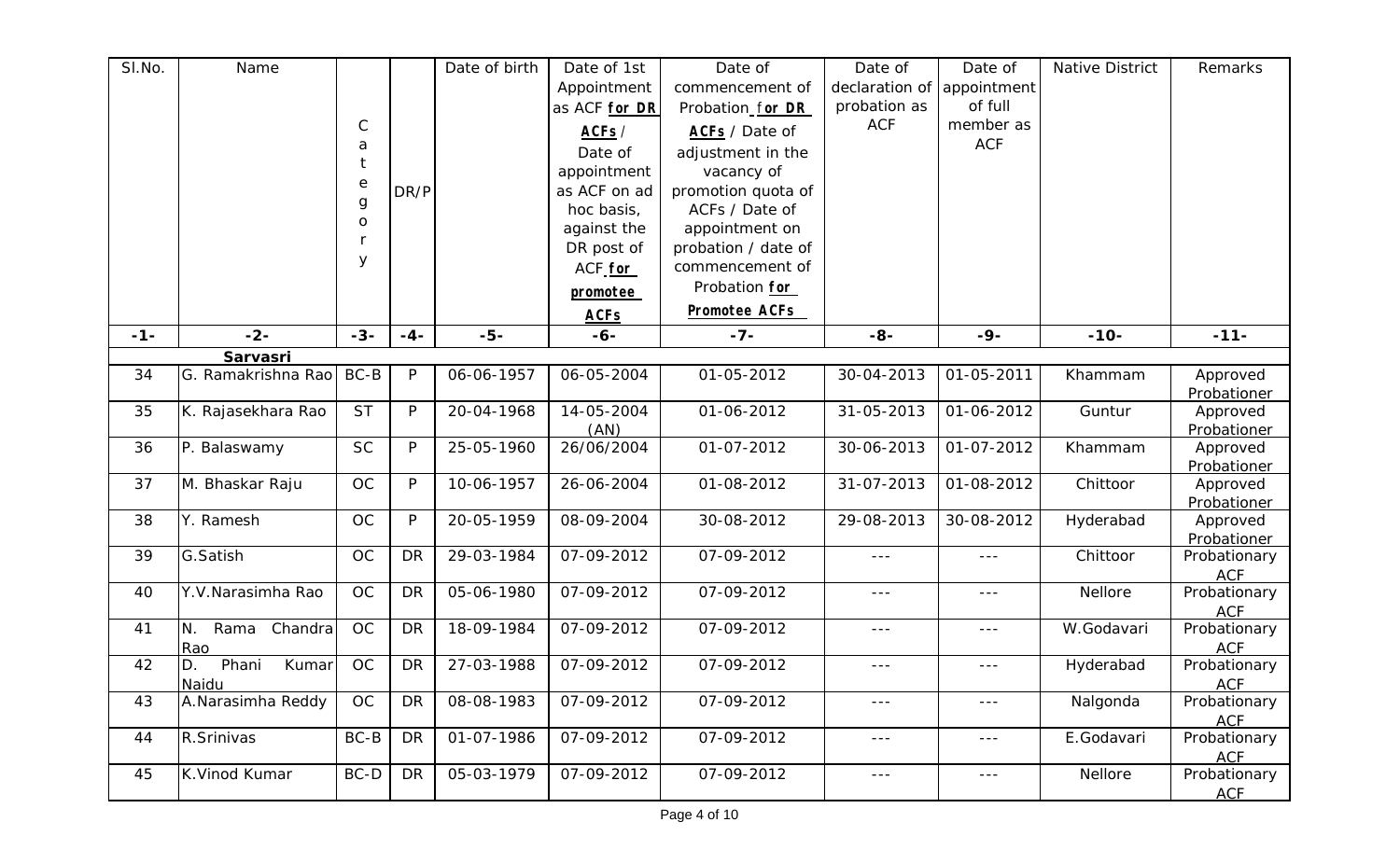| SI.No. | Name                 |             |           | Date of birth | Date of 1st               | Date of              | Date of              | Date of       | Native District | Remarks                    |
|--------|----------------------|-------------|-----------|---------------|---------------------------|----------------------|----------------------|---------------|-----------------|----------------------------|
|        |                      |             |           |               | Appointment               | commencement of      | declaration of       | appointment   |                 |                            |
|        |                      |             |           |               | as ACF for DR             | Probation_for DR     | probation as         | of full       |                 |                            |
|        |                      | $\mathsf C$ |           |               | ACFs /                    | ACFs / Date of       | <b>ACF</b>           | member as     |                 |                            |
|        |                      | a           |           |               | Date of                   | adjustment in the    |                      | <b>ACF</b>    |                 |                            |
|        |                      | $\ddagger$  |           |               | appointment               | vacancy of           |                      |               |                 |                            |
|        |                      | $\rm e$     | DR/P      |               | as ACF on ad              | promotion quota of   |                      |               |                 |                            |
|        |                      | $\mathsf g$ |           |               | hoc basis,                | ACFs / Date of       |                      |               |                 |                            |
|        |                      | O           |           |               |                           | appointment on       |                      |               |                 |                            |
|        |                      | r           |           |               | against the<br>DR post of | probation / date of  |                      |               |                 |                            |
|        |                      | y           |           |               |                           | commencement of      |                      |               |                 |                            |
|        |                      |             |           |               | ACF <sub>for</sub>        |                      |                      |               |                 |                            |
|        |                      |             |           |               | promotee                  | Probation for        |                      |               |                 |                            |
|        |                      |             |           |               | <b>ACFs</b>               | <b>Promotee ACFs</b> |                      |               |                 |                            |
| $-1-$  | $-2-$                | $-3-$       | $-4-$     | $-5-$         | $-6-$                     | $-7-$                | $-8-$                | $-9-$         | $-10-$          | $-11-$                     |
|        | Sarvasri             |             |           |               |                           |                      |                      |               |                 |                            |
| 46     | D.Asha Kiran         | <b>SC</b>   | <b>DR</b> | 20-05-1980    | 07-09-2012                | 07-09-2012           | $\sim$ $\sim$ $\sim$ | $\frac{1}{2}$ | Vizianagaram    | Probationary               |
|        |                      |             |           |               |                           |                      |                      |               |                 | <b>ACF</b>                 |
| 47     | P.Prema Kumar        | <b>SC</b>   | <b>DR</b> | 10-07-1983    | 07-09-2012                | 07-09-2012           | $\sim$ $\sim$ $\sim$ | $- - -$       | W.Godavari      | Probationary               |
|        |                      |             |           |               |                           |                      |                      |               |                 | <b>ACF</b>                 |
| 48     | Smt.G.Mangamma       | BC-D        | <b>DR</b> | 10-06-1983    | 07-09-2012                | 07-09-2012           | $- - -$              | $- - -$       | Vizianagaram    | Probationary               |
|        |                      |             |           |               |                           |                      |                      |               |                 | <b>ACF</b>                 |
| 49     | Smt.G.B.Rekha        | BC-A        | <b>DR</b> | 15-05-1984    | 07-09-2012                | 07-09-2012           | $\sim$ $\sim$ $\sim$ | $\frac{1}{2}$ | Hyderabad       | Probationary               |
| 50     | Banu<br>M.Samuel     | BC-C        | <b>DR</b> | 12-09-1978    | 07-09-2012                | 07-09-2012           | $\sim$ $\sim$ $\sim$ | ---           | Guntur          | <b>ACF</b><br>Probationary |
|        |                      |             |           |               |                           |                      |                      |               |                 | <b>ACF</b>                 |
| 51     | Ms.E.Harika          | <b>SC</b>   | <b>DR</b> | 24-08-1984    | 07-09-2012                | 07-09-2012           | $\sim$ $\sim$ $\sim$ | $\frac{1}{2}$ | Visakhapatnam   | Probationary               |
|        |                      |             |           |               |                           |                      |                      |               |                 | <b>ACF</b>                 |
| 52     | Ms.D.Samhita         | $BC-B$      | <b>DR</b> | 21-01-1988    | 07-09-2012                | 07-09-2012           | $\sim$ $\sim$ $\sim$ | $---$         | Visakhapatnam   | Probationary               |
|        |                      |             |           |               |                           |                      |                      |               |                 | <b>ACF</b>                 |
| 53     | Smt.P.Suneetha       | <b>ST</b>   | <b>DR</b> | 15-08-1980    | 07-09-2012                | 07-09-2012           | $  -$                | $- - -$       | Nellore         | Probationary               |
|        |                      |             |           |               |                           |                      |                      |               |                 | <b>ACF</b>                 |
| 54     | Ravisimha BC-A<br>Α. |             | P         | 02-01-1957    | 19-06-2004                | 01-09-2012           | 31-08-2013           | 01-09-2012    | Anantapur       | Approved                   |
|        | Murthy               |             |           |               |                           |                      |                      |               |                 | Probationer                |
| 55     | C. Venugopal Rao     | BC-B        | P         | 20-06-1960    | 21-06-2004                | 01-10-2012           | 30-09-2013           | 01-10-2012    | Guntur          | Approved                   |
|        |                      |             |           |               |                           |                      |                      |               |                 | Probationer                |
| 56     | G. Hari Kumar        | OC          | P         | 05-04-1958    | 21-06-2004                | 01-11-2012           | 31-10-2013           | 01-11-2012    | Mahaboobnagar   | Approved                   |
|        |                      |             |           |               |                           |                      |                      |               |                 | Probationer                |
| 57     | K.Shailendra Moses   | BC-C        | P         | 02-01-1959    | 15-07-2004                | 01-11-2012           | 31-10-2013           | 01-11-2012    | Hyderabad       | Approved                   |
|        |                      |             |           |               |                           |                      |                      |               |                 | Probationer                |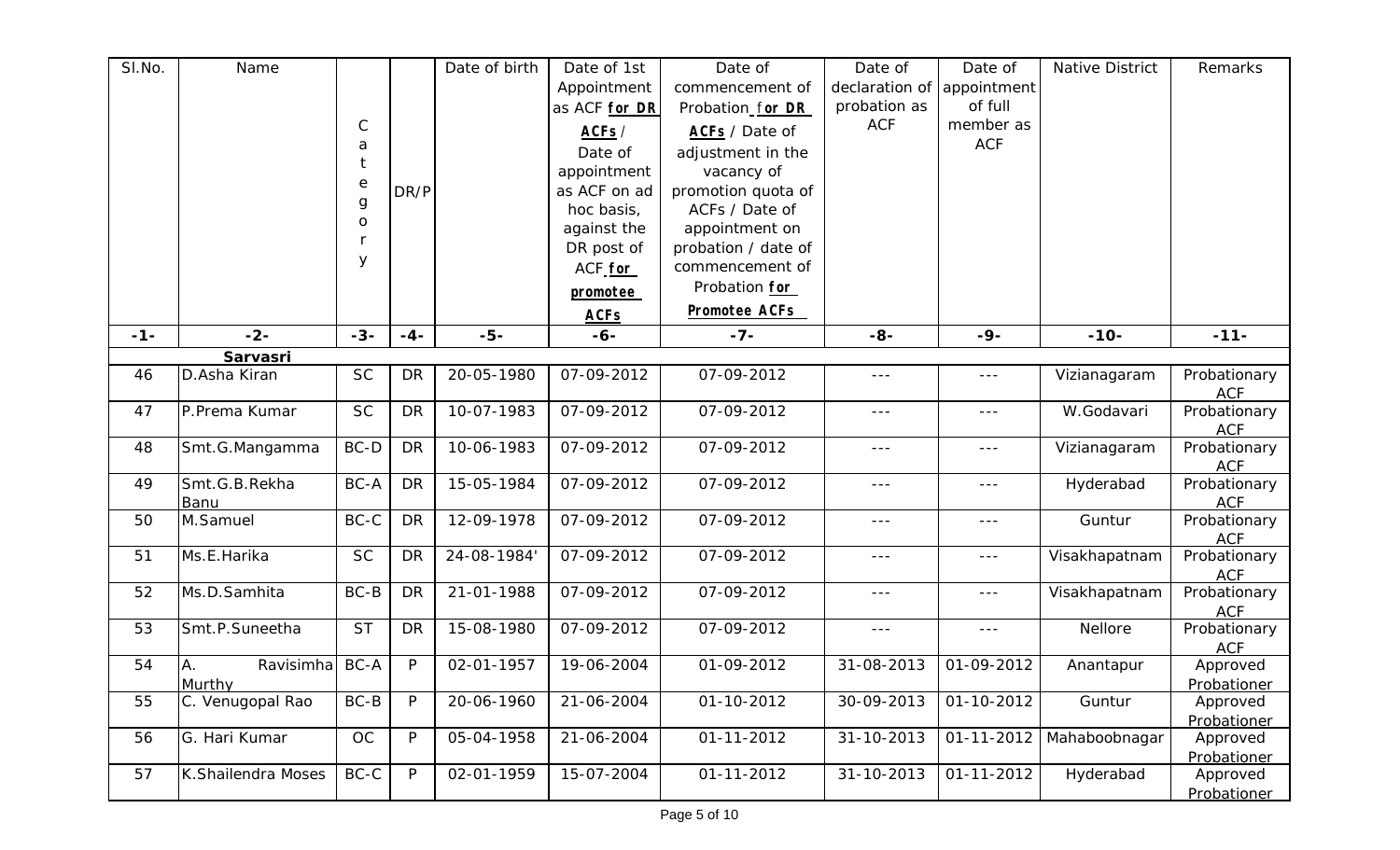| SI.No. | Name                        | $\mathsf C$<br>a<br>$\mathop{\mathrm{e}}$ | DR/P         | Date of birth | Date of 1st<br>Appointment<br>as ACF for DR<br>ACFs /<br>Date of<br>appointment<br>as ACF on ad | Date of<br>commencement of<br>Probation_for DR<br>ACFs / Date of<br>adjustment in the<br>vacancy of<br>promotion quota of | Date of<br>declaration of<br>probation as<br><b>ACF</b> | Date of<br>appointment<br>of full<br>member as<br><b>ACF</b> | <b>Native District</b> | Remarks                 |
|--------|-----------------------------|-------------------------------------------|--------------|---------------|-------------------------------------------------------------------------------------------------|---------------------------------------------------------------------------------------------------------------------------|---------------------------------------------------------|--------------------------------------------------------------|------------------------|-------------------------|
|        |                             | $\mathbf g$<br>$\mathsf{O}$<br>У          |              |               | hoc basis,<br>against the<br>DR post of<br>ACF <sub>for</sub><br>promotee<br><b>ACFs</b>        | ACFs / Date of<br>appointment on<br>probation / date of<br>commencement of<br>Probation for<br><b>Promotee ACFs</b>       |                                                         |                                                              |                        |                         |
| $-1-$  | $-2-$                       | $-3-$                                     | $-4-$        | $-5-$         | $-6-$                                                                                           | $-7-$                                                                                                                     | $-8-$                                                   | $-9-$                                                        | $-10-$                 | $-11-$                  |
|        | Sarvasri                    |                                           |              |               |                                                                                                 |                                                                                                                           |                                                         |                                                              |                        |                         |
| 58     | S.Narender Reddy            | <b>OC</b>                                 | $\mathsf{P}$ | 05-02-1960    | 09-07-2004                                                                                      | 01-11-2012                                                                                                                | 31-10-2013                                              | 01-11-2012                                                   | Nalgonda               | Approved<br>Probationer |
| 59     | K.Venkataswamy              | BC-A                                      | P            | 01-01-1958    | 30-6-04 AN                                                                                      | 01-04-2013                                                                                                                | $\sim$ $-$                                              | $-$                                                          | Kadapa                 | Probationer             |
| 60     | P.Venkateswarlu             | <b>ST</b>                                 | $\mathsf{P}$ | 01-05-1962    | 19-09-2008                                                                                      | 08-04-2013                                                                                                                | $ -$                                                    | $- -$                                                        | Mahaboobnagar          | Probationer             |
| 61     | B.Nagaraju                  | <b>SC</b>                                 | P            | 01-05-1963    | 12-09-2008                                                                                      | 08-04-2013                                                                                                                | $\sim$ $-$                                              | $\equiv$ $\equiv$                                            | Anantapur              | Probationer             |
| 62     | G.Lakshman                  | BC-D                                      | P            | 28-06-1963    | 24-09-2008                                                                                      | 08-04-2013                                                                                                                | $\rightarrow$ $\rightarrow$                             | $- -$                                                        | Vizianagaram           | Probationer             |
| 63     | P.Ramesh                    | BC-A                                      | $\mathsf{P}$ | 10-10-1959    | 11-09-2008                                                                                      | 08-04-2013                                                                                                                | $  \,$                                                  | $- -$                                                        | Warangal               | Probationer             |
| 64     | <b>B.Chandrasekhar</b>      | OC                                        | P            | 13-03-1962    | 25-10-2008                                                                                      | 08-04-2013                                                                                                                | $  \,$                                                  | $\sim$ $-$                                                   | Anantapur              | Probationer             |
| 65     | K.Purushotham               | BC-A                                      | P            | 05-10-1962    | 19-09-2008                                                                                      | 08-04-2013                                                                                                                | $  \,$                                                  | $\sim$ $\sim$                                                | Warangal               | Probationer             |
| 66     | M.Joji                      | <b>SC</b>                                 | P            | 04-05-1967    | 31-12-2008<br><b>AN</b>                                                                         | 08-04-2013                                                                                                                | $ -$                                                    | $- -$                                                        | Khammam                | Probationer             |
| 67     | D.Chandrasekhar<br>Rao      | BC-D                                      | P            | 01-06-1959    | 14-10-2008                                                                                      | 08-04-2013                                                                                                                | $  \,$                                                  | $- -$                                                        | Kurnool                | Probationer             |
| 68     | K.Appala Narasimha<br>Chary | BC-B                                      | P            | 03-11-1961    | 06-10-2008                                                                                      | 08-04-2013                                                                                                                | $ -$                                                    | $- -$                                                        | Hyderabad              | Probationer             |
| 69     | <b>B.Venkateswara Rao</b>   | OC                                        | P            | 08-06-1962    | 23-10-2008                                                                                      | 08-04-2013                                                                                                                | $\sim$ $-$                                              | $\sim$ $-$                                                   | W.Godavari             | Probationer             |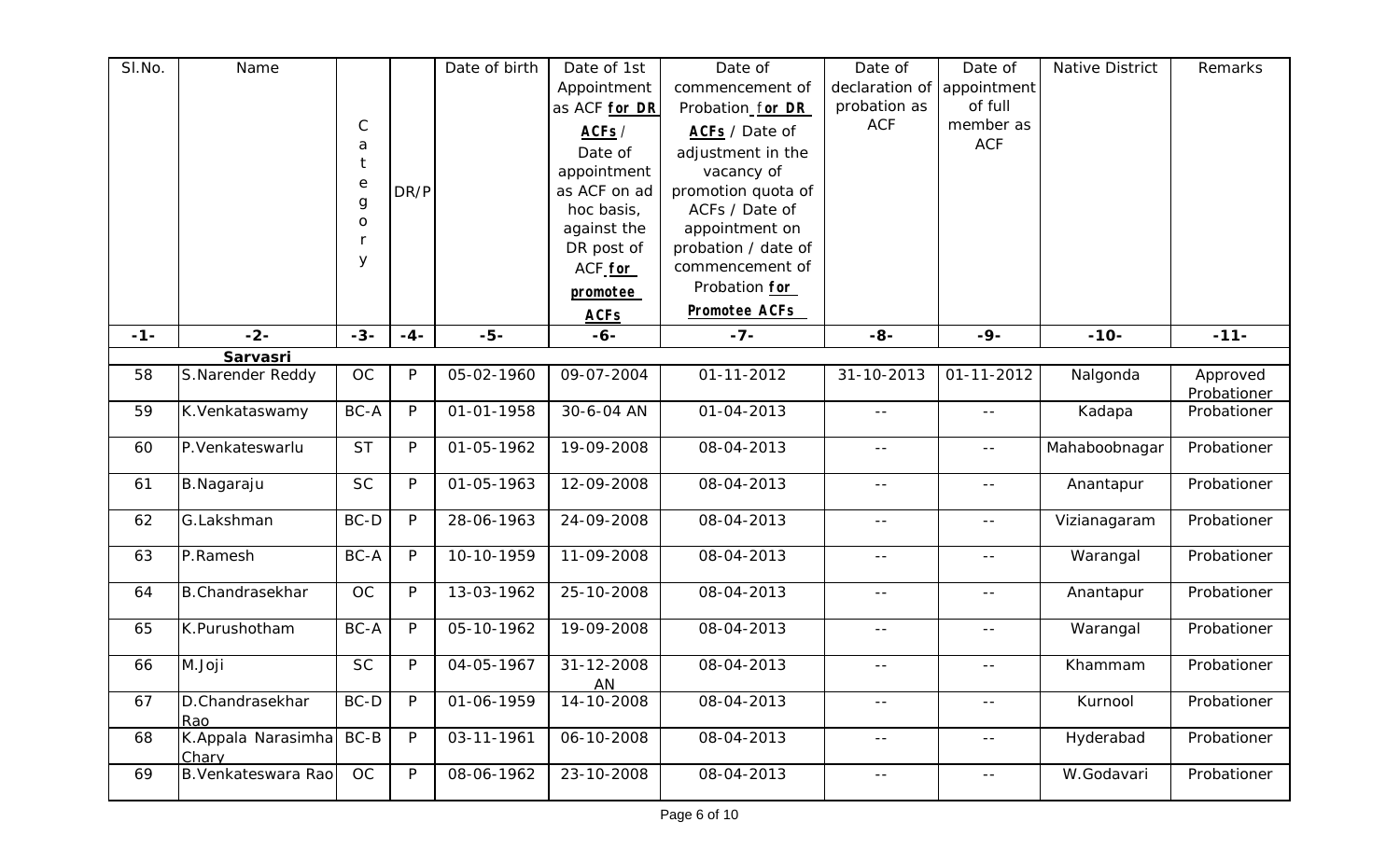| SI.No. | Name               |                       |              | Date of birth | Date of 1st   | Date of               | Date of           | Date of       | <b>Native District</b> | Remarks     |
|--------|--------------------|-----------------------|--------------|---------------|---------------|-----------------------|-------------------|---------------|------------------------|-------------|
|        |                    |                       |              |               | Appointment   | commencement of       | declaration of    | appointment   |                        |             |
|        |                    |                       |              |               | as ACF for DR | Probation for DR      | probation as      | of full       |                        |             |
|        |                    | $\mathsf C$           |              |               | ACFs /        | <b>ACFs</b> / Date of | <b>ACF</b>        | member as     |                        |             |
|        |                    | a                     |              |               | Date of       | adjustment in the     |                   | <b>ACF</b>    |                        |             |
|        |                    | t                     |              |               | appointment   | vacancy of            |                   |               |                        |             |
|        |                    | $\mathop{\mathrm{e}}$ | DR/P         |               | as ACF on ad  | promotion quota of    |                   |               |                        |             |
|        |                    | $\boldsymbol{g}$      |              |               | hoc basis,    | ACFs / Date of        |                   |               |                        |             |
|        |                    | $\mathsf O$           |              |               | against the   | appointment on        |                   |               |                        |             |
|        |                    |                       |              |               | DR post of    | probation / date of   |                   |               |                        |             |
|        |                    | y                     |              |               | ACF for       | commencement of       |                   |               |                        |             |
|        |                    |                       |              |               | promotee      | Probation for         |                   |               |                        |             |
|        |                    |                       |              |               | <b>ACFs</b>   | <b>Promotee ACFs</b>  |                   |               |                        |             |
| $-1-$  | $-2-$              | $-3-$                 | $-4-$        | $-5-$         | $-6-$         | $-7-$                 | $-8-$             | $-9-$         | $-10-$                 | $-11-$      |
|        | Sarvasri           |                       |              |               |               |                       |                   |               |                        |             |
| 70     | V.Damodar          | BC-B                  | P            | 12-12-1960    | 18-09-2008    | 08-04-2013            | $\sim$ $-$        | $- -$         | Karimnagar             | Probationer |
|        |                    |                       |              |               |               |                       |                   |               |                        |             |
| 71     | P.Ramakrishna      | OC                    | $\mathsf{P}$ | 15-04-1956    | 13-09-2008    | 08-04-2013            |                   | $- -$         | Chittoor               | Probationer |
| 72     | S.Ravishankar      | OC                    | P            | 16-07-1964    | 29-10-2008    | 08-04-2013            | $  \,$            | $\sim$ $-$    | Kurnool                | Probationer |
| 73     | B. Venkataramana   | BC-A                  | P            | 31-03-1960    | 03-11-2008    | 08-04-2013            |                   |               | Kurnool                | Probationer |
|        |                    |                       |              |               |               |                       | $  \,$            | $- -$         |                        |             |
| 74     | M.Nagabhushanam    | <b>SC</b>             | P            | 14-12-1964    | 30-10-2008    | 08-04-2013            | $\sim$ $-$        | $\sim$ $\sim$ | Kadapa                 | Probationer |
|        |                    |                       |              |               |               |                       |                   |               |                        |             |
| 75     | P.Siva<br>Shankar  | OC                    | P            | 01-07-1963    | 29-10-2008    | 08-04-2013            | $ -$              | $ -$          | Kurnool                | Probationer |
|        | Reddy              |                       |              |               |               |                       |                   |               |                        |             |
| 76     | S.M. Hussainy      | OC                    | P            | 20-08-1961    | 29-10-2008    | 08-04-2013            | $\sim$ $-$        | $\sim$ $-$    | Nellore                | Probationer |
| 77     | V.Sreenivasa Rao   | OC                    | P            | 01-04-1965    | 03-11-2008    | 08-04-2013            | $\equiv$ $\equiv$ | $- -$         | Khammam                | Probationer |
|        |                    |                       |              |               |               |                       |                   |               |                        |             |
| 78     | Ch.Ganga Reddy     | BC-D                  | P            | 19-05-1966    | 29-10-2008    | 08-04-2013            | $  \,$            | $\sim$ $-$    | Karimnagar             | Probationer |
| 79     | S.Mustafa          | <b>OC</b>             | $\mathsf{P}$ | 01-07-1961    | 12-12-2008    | 08-04-2013            | $\sim$ $-$        | $-$           | Kurnool                | Probationer |
|        |                    |                       |              |               |               |                       |                   |               |                        |             |
| 80     | V.Venkateswara Rao | BC-B                  | P            | 01-01-1966    | 01-11-2008    | 08-04-2013            | $ -$              | $\sim$ $-$    | Khammam                | Probationer |
| 81     | K.Mohan            | $BC-D$                | P            | 26-06-1964    | 29-10-2008    | 08-04-2013            | $\sim$ $-$        | $\sim$ $-$    | Warangal               | Probationer |
|        |                    |                       |              |               |               |                       |                   |               |                        |             |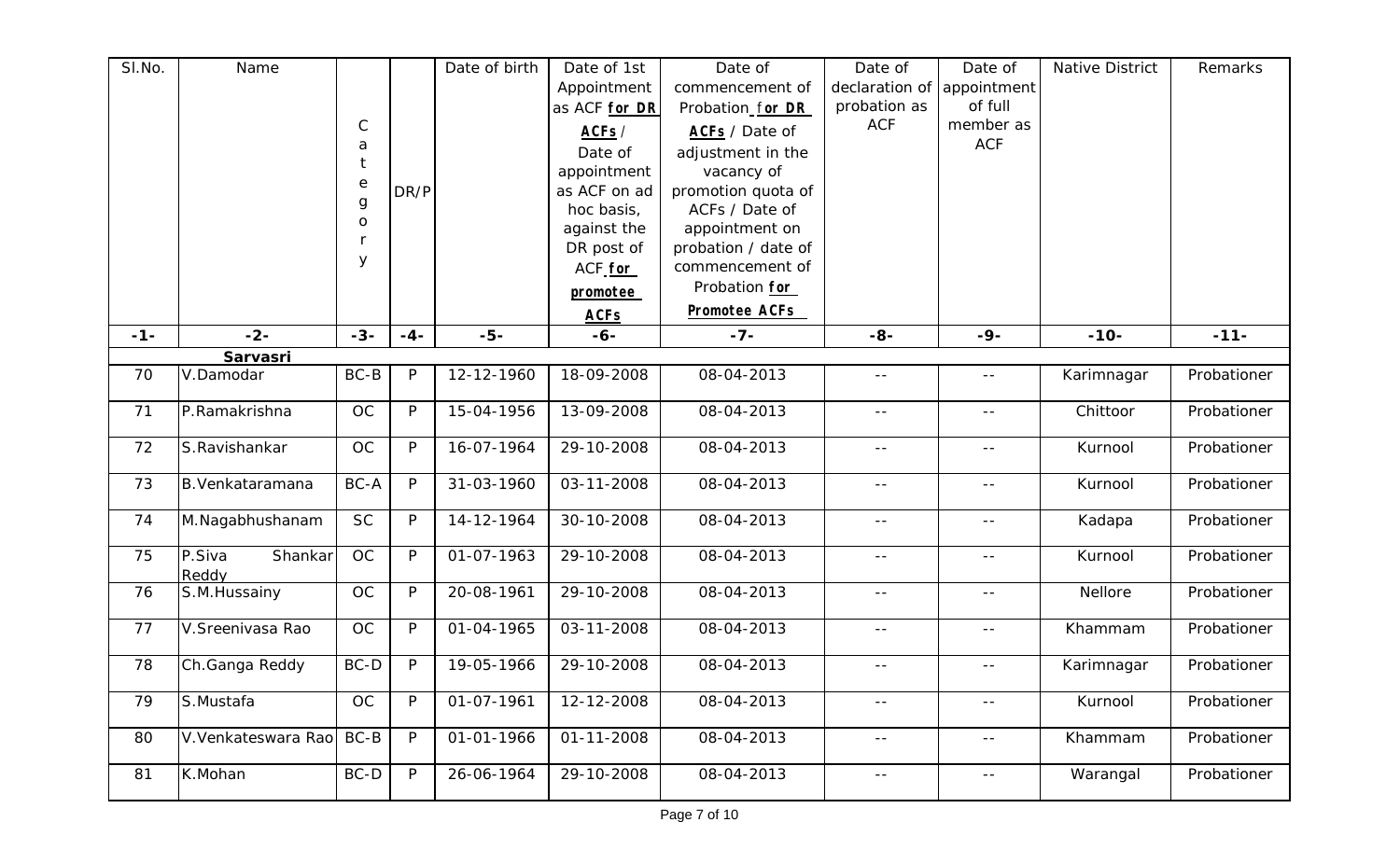| SI.No. | Name                     |                       |              | Date of birth | Date of 1st          | Date of              | Date of                     | Date of           | <b>Native District</b> | Remarks     |
|--------|--------------------------|-----------------------|--------------|---------------|----------------------|----------------------|-----------------------------|-------------------|------------------------|-------------|
|        |                          |                       |              |               | Appointment          | commencement of      | declaration of              | appointment       |                        |             |
|        |                          |                       |              |               | as ACF for DR        | Probation_for DR     | probation as                | of full           |                        |             |
|        |                          | $\mathsf C$           |              |               | ACFs /               | ACFs / Date of       | <b>ACF</b>                  | member as         |                        |             |
|        |                          | a                     |              |               | Date of              | adjustment in the    |                             | <b>ACF</b>        |                        |             |
|        |                          |                       |              |               | appointment          | vacancy of           |                             |                   |                        |             |
|        |                          | $\mathop{\mathrm{e}}$ | DR/P         |               | as ACF on ad         | promotion quota of   |                             |                   |                        |             |
|        |                          | $\mathbf g$           |              |               | hoc basis,           | ACFs / Date of       |                             |                   |                        |             |
|        |                          | $\mathsf{O}$          |              |               | against the          | appointment on       |                             |                   |                        |             |
|        |                          |                       |              |               | DR post of           | probation / date of  |                             |                   |                        |             |
|        |                          | У                     |              |               | ACF <sub>for</sub>   | commencement of      |                             |                   |                        |             |
|        |                          |                       |              |               | promotee             | Probation for        |                             |                   |                        |             |
|        |                          |                       |              |               |                      | <b>Promotee ACFs</b> |                             |                   |                        |             |
| $-1-$  | $-2-$                    | $-3-$                 | $-4-$        | $-5-$         | <b>ACFs</b><br>$-6-$ | $-7-$                | $-8-$                       | $-9-$             | $-10-$                 | $-11-$      |
|        |                          |                       |              |               |                      |                      |                             |                   |                        |             |
| 82     | Sarvasri<br>M.Keshavaram | BC-D                  | $\mathsf{P}$ | 05-10-1960    | 29-10-2008           | 08-04-2013           | $\sim$ $-$                  | $\sim$ $-$        | Karimnagar             | Probationer |
|        |                          |                       |              |               |                      |                      |                             |                   |                        |             |
| 83     | P.Anil Kumar             | BC-D                  | P            | 30-08-1965    | 30-10-2008           | 08-04-2013           | $\sim$ $-$                  | $-$               | Karimnagar             | Probationer |
|        |                          |                       |              |               |                      |                      |                             |                   |                        |             |
| 84     | M.Nagarjuna Reddy        | OC                    | P            | 30-01-1965    | 31-12-2008           | 08-04-2013           | $ -$                        | $-$               | Kadapa                 | Probationer |
| 85     | M.Ravi Prasad            | BC-D                  | P            | 04-09-1966    | 31-12-2008           | 08-04-2013           | $\sim$ $-$                  | $\equiv$ $\equiv$ | Karimnagar             | Probationer |
|        |                          |                       |              |               |                      |                      |                             |                   |                        |             |
| 86     | G.N.Pavan<br>Kumar       | BC-B                  | P            | 20-05-1967    | 31-12-2008           | 08-04-2013           | $\rightarrow$ $\rightarrow$ | $- -$             | Anantapur              | Probationer |
|        | Rao                      |                       |              |               | AN                   |                      |                             |                   |                        |             |
| 87     | Y.Narasimha Rao          | BC-A                  | $\mathsf{P}$ | 02-03-1962    | 29-12-2008           | 08-04-2013           | $  \,$                      | $- -$             | Khammam                | Probationer |
|        |                          |                       |              |               |                      |                      |                             |                   |                        |             |
| 88     | S.Rajasekhar             | OC                    | P            | 20-08-1970    | 29-12-2008           | 08-04-2013           | $  \,$                      | $- -$             | Karimnagar             | Probationer |
| 89     | G.Ravinder               | BC-B                  | P            | 30-12-1958    | 07-09-2009           | 08-04-2013           | $\frac{1}{2}$               | $\sim$ $\sim$     | Karimnagar             | Probationer |
|        |                          |                       |              |               |                      |                      |                             |                   |                        |             |
| 90     | M.Janakiram              | <b>SC</b>             | P            | 19-06-1964    | 18-07-2009           | 08-04-2013           | $- -$                       | $- -$             | Hyderabad              | Probationer |
|        |                          |                       |              |               |                      |                      |                             |                   |                        |             |
| 91     | Ch.Prakasa Rao           | <b>SC</b>             | P            | 02-04-1963    | 23-07-2009           | 08-04-2013           | $  \,$                      | $- -$             | Khammam                | Probationer |
|        |                          | $BC-B$                | P            |               |                      |                      |                             |                   |                        |             |
| 92     | K.Khader Basha           |                       |              | 03-07-1960    | 01-04-2010           | 08-04-2013           | $  \,$                      | $- -$             | Nellore                | Probationer |
| 93     | T.Chakrapani             | OC                    | P            | 01-06-1966    | 28-05-2010           | 08-04-2013           | $\sim$ $-$                  | $\sim$ $-$        | Kurnool                | Probationer |
|        |                          |                       |              |               |                      |                      |                             |                   |                        |             |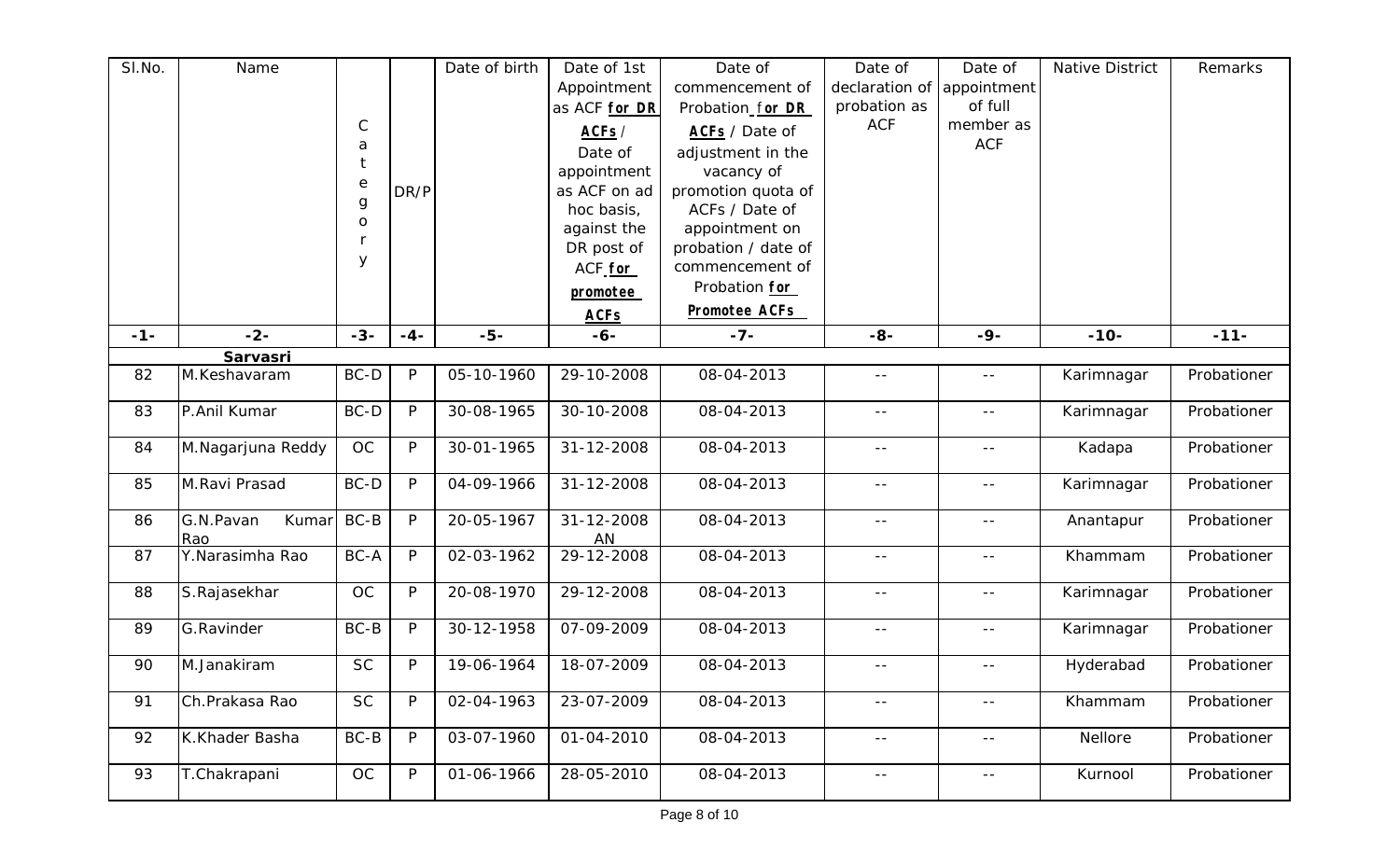| SI.No. | Name               |              |              | Date of birth | Date of 1st        | Date of              | Date of        | Date of                     | Native District | Remarks     |
|--------|--------------------|--------------|--------------|---------------|--------------------|----------------------|----------------|-----------------------------|-----------------|-------------|
|        |                    |              |              |               | Appointment        | commencement of      | declaration of | appointment                 |                 |             |
|        |                    |              |              |               | as ACF for DR      | Probation_for DR     | probation as   | of full                     |                 |             |
|        |                    | $\mathsf{C}$ |              |               | ACF <sub>S</sub> / | ACFs / Date of       | <b>ACF</b>     | member as                   |                 |             |
|        |                    | a            |              |               | Date of            | adjustment in the    |                | <b>ACF</b>                  |                 |             |
|        |                    |              |              |               | appointment        | vacancy of           |                |                             |                 |             |
|        |                    | $\rm e$      | DR/P         |               | as ACF on ad       | promotion quota of   |                |                             |                 |             |
|        |                    | $\mathsf g$  |              |               | hoc basis,         | ACFs / Date of       |                |                             |                 |             |
|        |                    | $\mathsf{O}$ |              |               | against the        | appointment on       |                |                             |                 |             |
|        |                    |              |              |               | DR post of         | probation / date of  |                |                             |                 |             |
|        |                    | У            |              |               | ACF <sub>for</sub> | commencement of      |                |                             |                 |             |
|        |                    |              |              |               | promotee           | Probation for        |                |                             |                 |             |
|        |                    |              |              |               | <b>ACFs</b>        | <b>Promotee ACFs</b> |                |                             |                 |             |
| $-1-$  | $-2-$              | $-3-$        | $-4-$        | $-5-$         | $-6-$              | $-7-$                | $-8-$          | $-9-$                       | $-10-$          | $-11-$      |
|        | Sarvasri           |              |              |               |                    |                      |                |                             |                 |             |
| 94     | .Bheemaiah         | <b>ST</b>    | P            | 17-04-1963    | 17-09-2010         |                      | $\sim$ $-$     | $\perp$ $\perp$             | Khammam         | Probationer |
|        |                    |              |              |               |                    |                      |                |                             |                 |             |
| 95     | K.Somasekharam     | <b>ST</b>    | P            | 01-07-1964    | 10-09-2010         | 08-04-2013           |                | $\equiv$ $\equiv$           | Anantapur       | Probationer |
| 96     | P.V.Ramana Kumar   | OC           | P            | 16-05-1956    | 10-09-2010         | 08-04-2013           | $\sim$ $-$     | $\sim$ $-$                  | W.Godavari      | Probationer |
|        |                    |              |              |               |                    |                      |                |                             |                 |             |
| 97     | P.Samuel           | <b>SC</b>    | P            | 07-01-1964    | 17-09-2010         | 08-04-2013           | $\sim$ $-$     | $\sim$ $-$                  | Kurnool         | Probationer |
|        |                    |              |              |               |                    |                      |                |                             |                 |             |
| 98     | M.S.S.Murthy Raju  | BC-D         | P            | 18-12-1957    | 18-09-2010         | 08-04-2013           | $\sim$ $-$     | $= -$                       | W.Godavari      | Probationer |
|        |                    |              |              |               |                    |                      |                |                             |                 |             |
| 99     | K.Kamalakar        | <b>SC</b>    | $\mathsf{P}$ | 22-11-1958    | 04-10-2010         | 08-04-2013           | $\sim$ $-$     | $ -$                        | Karimnagar      | Probationer |
| 100    | M. Sreenivasa Rao  | <b>OC</b>    | $\mathsf{P}$ | 10-06-1961    | 13-09-2010         | 08-04-2013           | $\sim$ $-$     | $\sim$ $-$                  | Guntur          | Probationer |
|        |                    |              |              |               |                    |                      |                |                             |                 |             |
| 101    | B.Janaki Rao,      | $BC-B$       | P            | 26-07-1961    | 04-09-2010         | 08-04-2013           | $- -$          | $ -$                        | Srikakulam      | Probationer |
|        |                    |              |              |               | AN                 |                      |                |                             |                 |             |
| 102    | J.Venkateshwar Rao | OC           | P            | 24-06-1967    | 17-09-2010         | 08-04-2013           | $  \,$         | $\rightarrow$ $\rightarrow$ | Karimnagar      | Probationer |
| 103    |                    | $BC-B$       | $\mathsf{P}$ |               | 06-09-2010         | 01-05-2013           |                |                             | W.Godavari      |             |
|        | A.V.S.R.K.Appanna  |              |              | 04-06-1963    |                    |                      | $\sim$ $-$     | $ -$                        |                 | Probationer |
| 104    | V.Satish Kumar     | $OC$         | P            | 13-06-1968    | 17-09-2010         | 01-06-2013           | $\sim$ $-$     | $ -$                        | Khammam         | Probationer |
|        |                    |              |              |               |                    |                      |                |                             |                 |             |
| 105    | M.Ashok Kumar      | $BC-B$       | P            | 13-10-1965    | 13-09-2010         | 01-07-2013           | $\sim$ $-$     | $\sim$ $\sim$               | Warangal        | Probationer |
|        |                    |              |              |               |                    |                      |                |                             |                 |             |